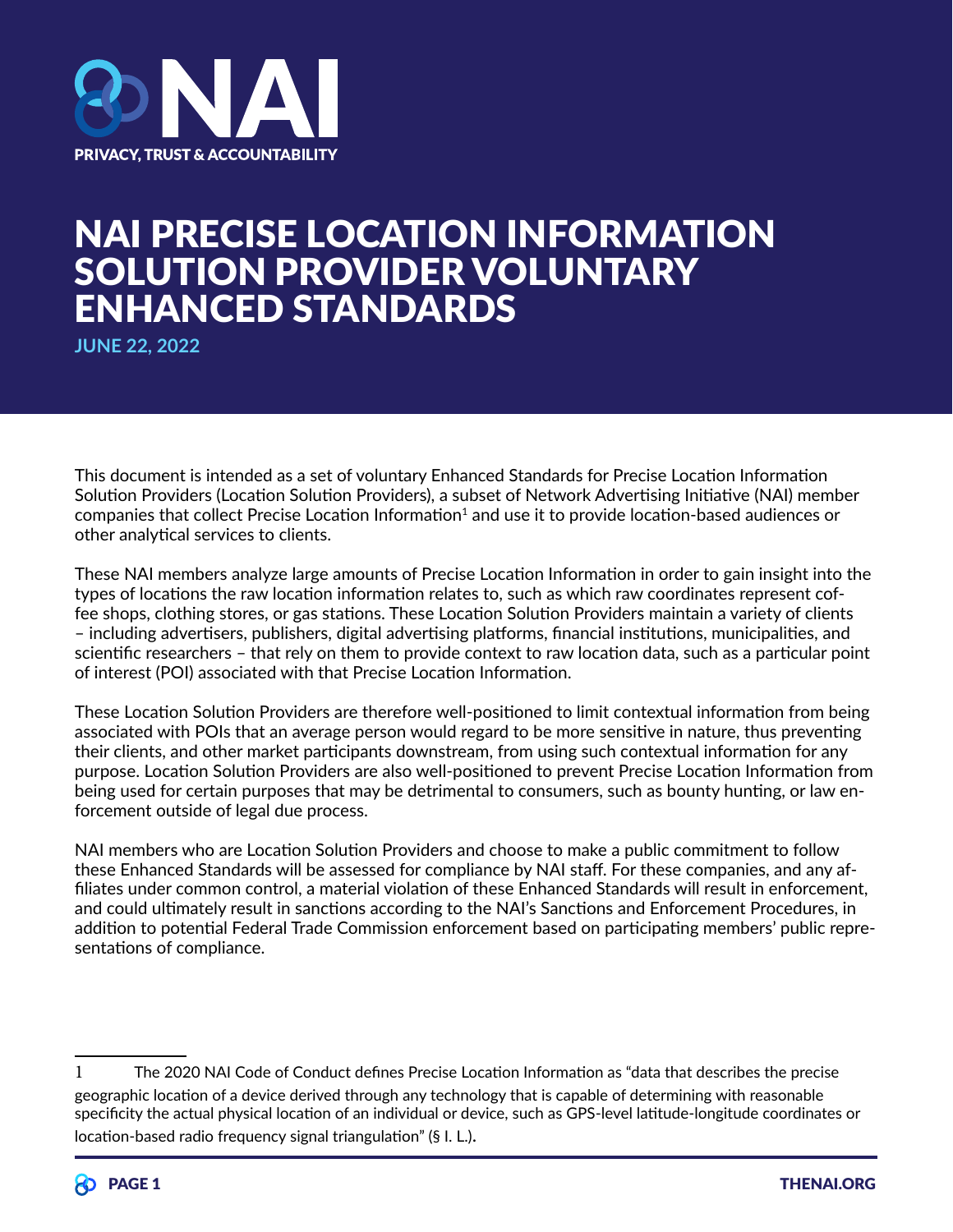### **I. Sensitive Points of Interest Requirements**

## A. Sensitive Points of Interest

Sensitive Points of Interest (Sensitive POIs) are the associations of location information, including Precise Location Information, with additional information about that location that may reveal Sensitive Information<sup>2</sup> about consumers, or that an average person would reasonably consider to be particularly private. Sensitive Points of Interest include:

- Places of religious worship
- Correctional facilities
- Places that may be used to infer an LGBTQ+ identification
- Places that may be used to infer engagement with explicit sexual content, material, or acts
- Places primarily intended to be occupied by children under 16
- Domestic abuse shelters, including rape crisis centers
- Welfare or homeless shelters and halfway houses
- Dependency or addiction treatment centers
- Medical facilities that cater predominantly to sensitive conditions, such as cancer centers, HIV/ AIDS, fertility or abortion clinics, mental health treatment facilities, or emergency room trauma centers
- Places that may be used to infer refugee or immigrant status, such as refugee or immigration centers and immigration services`
- Credit repair, debt services, bankruptcy services, or payday lending institutions
- Temporary places of assembly such as political rallies, marches, or protests, during the times that such rallies, marches, or protests take place
- Military bases

*Commentary: This list of Sensitive POIs is not exhaustive, and participating members may individually choose to add further categories of locations they consider to be sensitive. Participating members may disclose additional categories of locations they consider to be sensitive to the NAI for further consideration and inclusion in updates to these Enhanced Standards. During the compliance process, the NAI will review and evaluate lists and samples provided by participating members, and we reserve the right to specifically identify additional examples of Sensitive POIs.*

*If a certain building or place includes Sensitive POIs and non-sensitive POIs, participating member companies may continue to associate the raw Precise Location Information with the non-sensitive POI. For example, if a cancer clinic and a restaurant occupy the same building, a participating member company may continue to associate that location with a restaurant, but may not associate it with a cancer clinic.*

- B. Participating members shall take commercially reasonable efforts to maintain a directory of known Sensitive POIs, samples of which shall be subject to annual reviews by the NAI or its designees.
- C. Participating members shall not use, allow the use of, sell, or share any information about device or user activity correlated to a known Sensitive POI.

<sup>2</sup> The 2020 NAI Code of Conduct defines Sensitive Information as including "Social Security Numbers or other non-publicly available government-issued identifiers; Insurance plan numbers; Financial account numbers; Information about any past, present, or potential future health or medical conditions or treatments, including genetic, genomic, and family medical history, based on, obtained or derived from pharmaceutical prescriptions or medical records, or similar health or medical sources that provide actual knowledge of a condition or treatment (the source is sensitive); Information, including inferences, about sensitive health or medical conditions or treatments, including but not limited to, all types of cancer, conditions predominantly affecting or associated with children and not treated with over-thecounter medication, mental health-related conditions, and sexually transmitted diseases (the condition or treatment is sensitive regardless of the source); and Information, including inferences, about a user's sexual orientation" (§ I. O.).